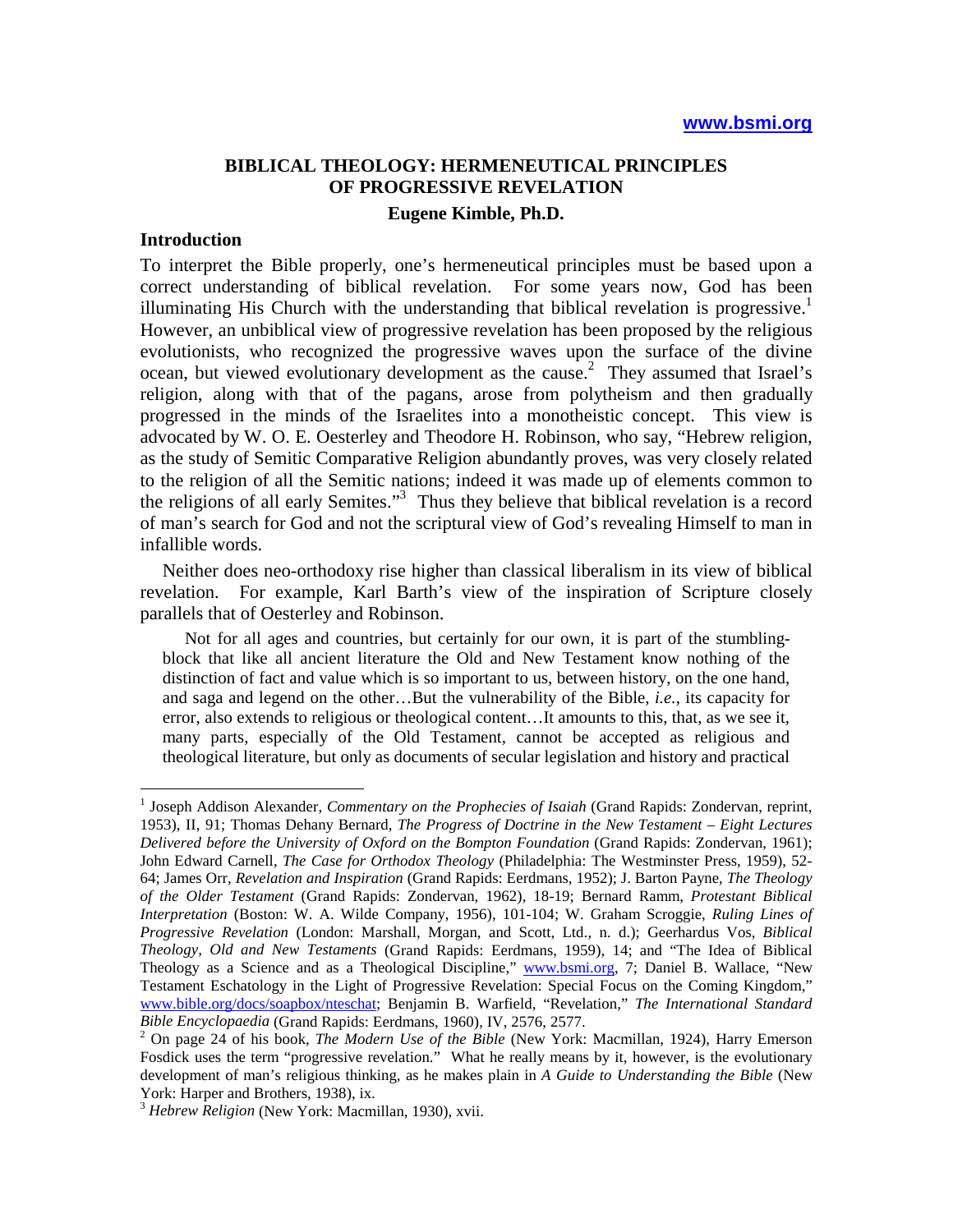wisdom and poetry, although the Synagogue and later the Church claimed to find in them witness of revelation.<sup>4</sup>

Both of these views hold that man's search for God evolved from much error mixed with little truth to less error mixed with more truth. J. Barton Payne comments, "The Old Testament is thus made [by liberal theologians] to conform to the contemporary thought patterns of the pagan world and to an assumed evolutionary progress."<sup>5</sup> So, neither classical liberalism nor neo-orthodoxy has any concept of an authoritative, final revelation of God to man in infallibly recorded words, for both maintain that revelation is imperfect and still continues.<sup>6</sup>

In contrast to classical liberalism and neo-orthodoxy, biblical progressive revelation with its organic unity of Scripture requires perfection of doctrine at every stage, from Genesis to Revelation. A valid, that is to say, biblical, definition of the proper attitude toward progressive revelation is given by Bernard Ramm and Geerhardus Vos:

By progressive revelation we mean that the Bible sets forth a movement of God, with the initiative coming from God and not man, in which God brings man up through the theological infancy of the Old Testament to the maturity of the New Testament.<sup>7</sup>

The truth of revelation, if it is to retain its divine and absolute character at all, must be perfect from the beginning. Biblical Theology deals with the product of a supernatural divine activity, and is therefore bound by its own principle to maintain the perfection of revealed truth in all its stages.<sup>8</sup>

Both definitions firmly reject any evolutionary development of biblical truths by describing revelation as God's action, not man's quest.

#### **Organic Growth of Revelation**

As other growth, progressive revelation is (1) organic, (2) periodic, and (3) climactic. By being organic, revelation is understood to be absolutely perfect at all stages of progression; therefore, it can increase in complexity and quantity but not in quality as Vos notes:

It is sometimes contended that the assumption of progress in revelation excludes its absolute perfection at all stages. This would actually be so if the progress were nonorganic. The organic process is from seed form to the attainment of full growth; yet we do not say in the qualitative sense the seed is less perfect than the tree. The feature in question explains further how the soteric sufficiency of the truth could belong to it in its first stage of emergence: in the seed form the minimum of indispensable knowledge was already present.<sup>9</sup>

The DNA in the apple seed has all the information needed to progress from a seed to a seedling to a sapling to a mature, apple-bearing tree. Because of its organic nature, the seed is not less perfect than the full-grown tree. An untrained eye examining a seed might not conclude that it would develop into a fruit tree. But it will, because of the

<sup>4</sup> Karl Barth, Church Dogmatics, Part 2 *The Doctrine of the Word of God* (New York: Charles Scribner's Sons, 1956), I, 1, 203.

 $^5$  Payne, *op. cit.*, 527, 528.

<sup>&</sup>lt;sup>6</sup> Barth, *op. cit.*, 23; Fosdick, *A Guide to Understanding the Bible, op. cit.*, xiv.<br><sup>7</sup> *Protestant Biblical Interpretation* (Boston: W. A. Wilde Company, 1956), 102.

<sup>&</sup>lt;sup>8</sup> "The Idea of Biblical Theology as a Science and as a Theological Discipline," *op. cit.*, was Dr. Vos' inaugural address as Professor of Biblical Theology in Princeton Seminary, May 8, 1894.

Geerhardus Vos, *Biblical Theology: Old and New Testaments* (Grand Rapids: Eerdmans, 1959), 15-16.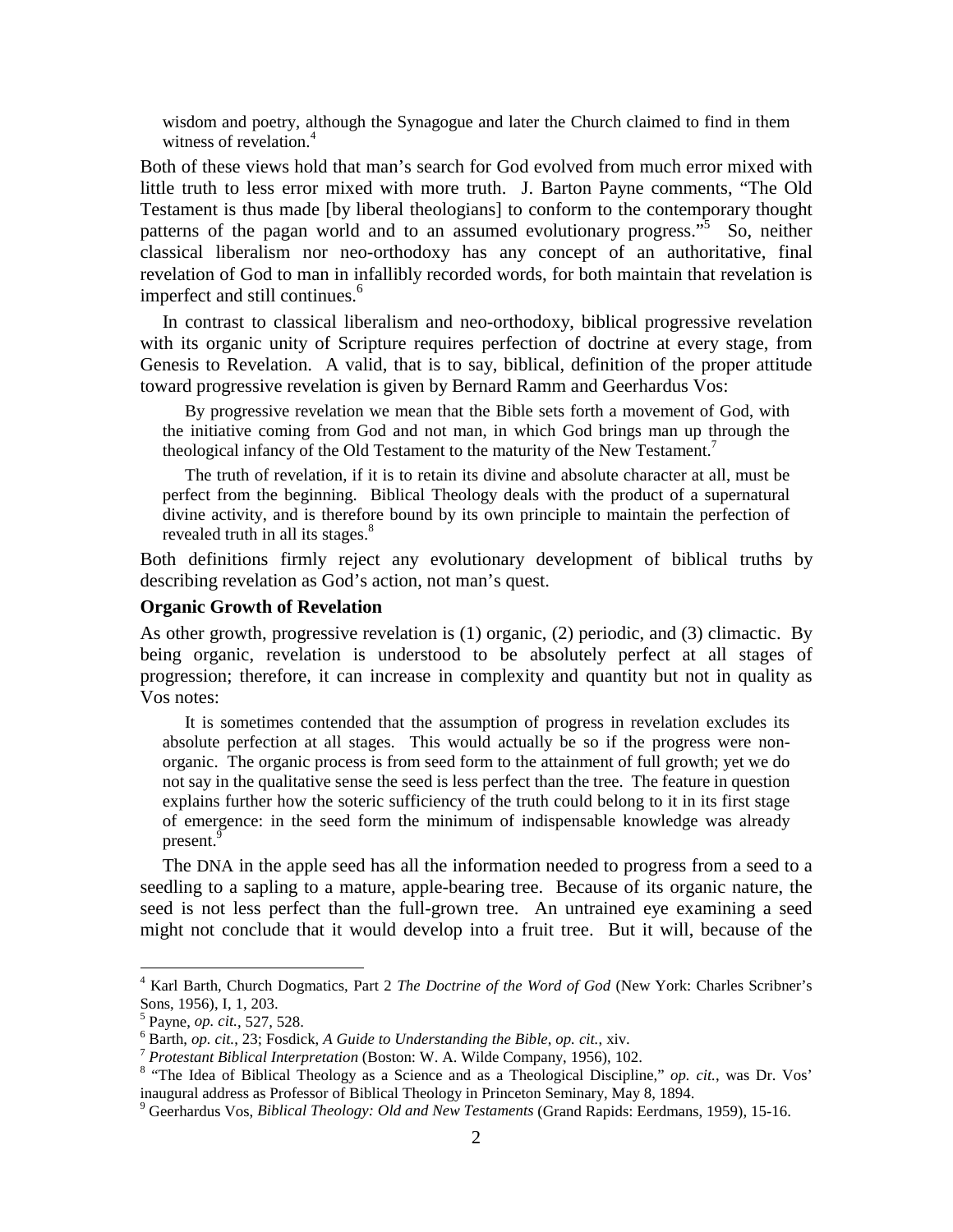indispensable minimum of information contained in its DNA. Similarly, the first revelation has in seed form all the truth of later stages. Apple seeds and God's revelation both grow just as Jesus illustrated the growth of God's Kingdom:

This is what the Kingdom of God is like. A man scatters seed on the ground. Night and day, whether he sleeps or gets up, the seed sprouts and grows, though he does not know how. All by itself the soil produces grain—first the stalk, then the head, then the full kernel in the head, (Mark 4:26-28, NIV).

Moreover, Scripture's organic nature is demonstrated by the progressive revelation of salvation through the Lamb of God from Genesis to The Revelation:

In Genesis the lamb is a **necessity**. The lamb is the sacrifice slain by an offended, yet compassionate, LORD God to provide salvation for our guilty ancestors ("The LORD God made garments of skin for Adam and his wife, and clothed them," 3:21). Then, Abel "brought of the firstlings of his flock," (4:4; *cf.* Heb. 9:22). Later, God provided a lamb as a substitute to die in the place of Isaac whom his father Abraham had been instructed to slay, ([God] "said, take now your son, your only son, whom you love, Isaac, and go to the land of Moriah, and offer him there as a burnt offering…and Abraham went and took the **lamb** and offered him up for a burnt offering **in the place of his son**," 22:1-19).

In Exodus the lamb has **efficacy.** God had promised that when He came in judgment upon the land of Egypt, if He saw the lamb's blood sprinkled upon the doorpost, "When I see the blood I will pass over you" (12:13). The sprinkled lamb's blood effects deliverance from God's judgment for all who take refuge under it, then and now.

In Leviticus the lamb has **purity** (without blemish): "take two male lambs without blemish and one ewe lamb of the first year without blemish...and the priest shall offer the sin offering, and make an atonement for him that is to be cleansed from his uncleanness" (14:10, 19). This unblemished yearling male represented the perfection of the species, even as did Christ who was "a lamb unblemished and spotless" (1 Peter 1:19) and "who has been tempted in all things as we *are, yet* without sin" (Heb. 4:15). The blood of both the type (the lamb) and the reality (Christ) made atonement for sin, which was not merely a covering for sin (the older sense) but a true "at-one-ment" with  $God.<sup>10</sup>$ 

In Isaiah the lamb has **personality.** At this point in God's progressive revelation, the Lamb becomes a man: "He was pierced for our transgressions," (53:5, NIV) and "led like a lamb to the slaughter" (v. 7, NIV) and "cut off out of the land of the living for the transgression of my people" (v. 8). The personified Lamb's "grave was assigned with wicked men" (v. 9), after which "the LORD will prolong His days" (v. 10) by resurrection to life, followed by great honor from God (v. 12).

All earlier revelation of the lamb reaches its full maturity and development in the New Testament. H. D. McDonald concurs, "All the ideas surrounding the figure of the lamb

<sup>10</sup> See R. H. Harrison, *Leviticus*, Tyndale Old Testament Commentaries (Downers Grove, IL: InterVarsity Press, 1980), 67.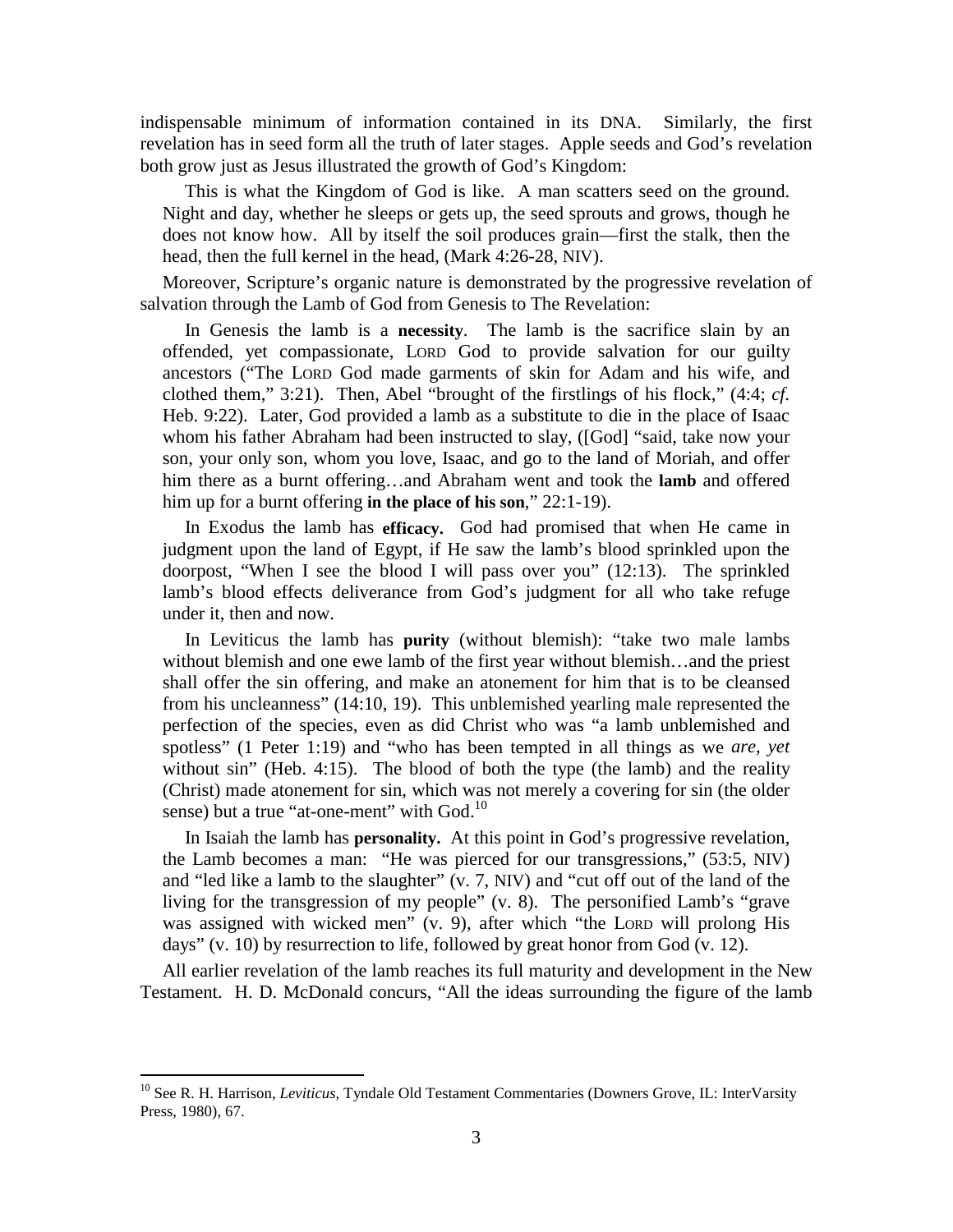built up through the progressive revelation of the Old Testament may indeed go into the concept as it occurs in the New Testament." $11$ 

In the Gospel of John the Lamb is **identified.** The personified lamb in Isaiah is revealed by John the Baptist to be the promised "Messiah" (John 1:41), even "Jesus…the Lamb of God who takes away the sin of the world" (1:29). Heaven itself testifies to the power of the Lamb's blood to cleanse from sin. "After this I looked, and behold, a great multitude which no one could count…clothed in white robes…These are the ones who come out of the great tribulation, and have washed their robes and made them white in the blood of the Lamb" (Rev. 7:9, 13, 14). Thus both John the Baptist and John the Apostle took all guesswork out of our quest for a personal Savior.

In the Gospel accounts, the Lamb is **crucified**, telling us in what manner His blood would be "poured out for many for the forgiveness of sins" (Matt. 26:28; *cf.* Is. 53:5; 1 Peter 1:18-21) and as a result His death would establish God's "new covenant" with His Church (Luke 22:20).

In the Epistles the lamb is **typified**. To instruct us that the Passover lamb with its efficacious blood pointed directly to Jesus, the Holy Spirit moved Paul to write, "For Christ, our Passover lamb, has been sacrificed" (1 Cor. 5:7). Peter also under the Spirit's inspiration added more detail to the effectiveness of the Lamb's blood to cleanse every sin, "Knowing that you were not redeemed with perishable things…but with precious blood, as of a lamb unblemished and spotless, *the blood* of Christ" (1 Peter 1:18-19).

In Revelation five the Lamb is **magnified** with worship (vv. 8, 14) and praise from all creation (vv. 11-13), because "with your blood You purchased men for God" (v. 9).

In Revelation twenty-two the Lamb Jesus is **glorified** because of His own inherent worth and obedience in bringing mankind into rulership in God's Kingdom through the cross. He and the Father sit upon one "throne of God and of the Lamb" as co-rulers over the eternal Kingdom of God, (v. 3).

In this manner, salvation through the Lamb progressed from seed form in Genesis ("the LORD God made garments of skin for Adam and his wife," 3:21) to the attainment of full growth and development in The Revelation ("worthy [is the Lamb]…because you were slain and with your blood you purchased men for God," 5:9, NIV; and "the throne of God and of the Lamb will be in it, and His bond-servants will serve Him; and they will see His face, and His name will be on their foreheads…and they will reign forever and forever," 22:3-5). This last revelation in which the Lamb rules jointly with His bondservants over the eternal Kingdom of God clearly shows that justification is not an end in itself, but that salvation through the Lamb is God's means to bring fallen, sinful men into rulership in His eternal Kingdom (*cf*. Rom. 8:16-17; Rev. 5:9-10), where God had intended for man to be from the very beginning (Gen. 1:26; Heb. 2:5-8).<sup>12</sup>

<sup>11 &</sup>quot;Lamb of God," *Evangelical Dictionary of Theology*, edited by Walter A. Elwell (Grand Rapids: Baker Books, 1984), 618-619.

<sup>&</sup>lt;sup>12</sup> This is the revised form of a previous article I wrote on "The Lamb of God," with thanks to H. D. McDonald for help with assonance in the Old Testament part. *Ibid*.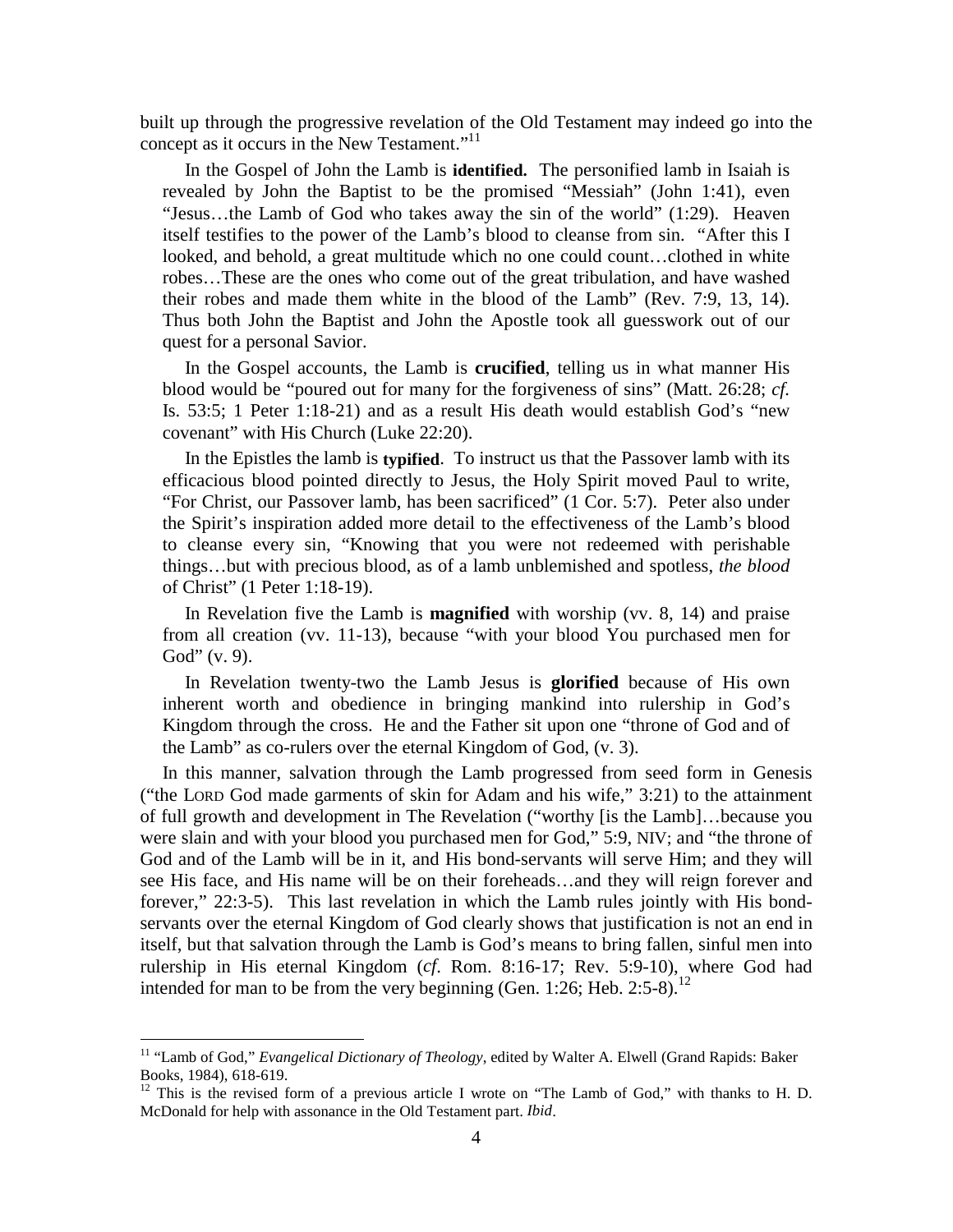Vos likewise illustrated the organic nature of Scripture by demonstrating the progressive revelation of salvation through the covenants.

Although the knowledge of God has received material increase through the ages, this increase nowhere shows the features of external accretion, but throughout appears as an internal expansion, an organic unfolding from within. The elements of truth, far from being added one to the other in lifeless succession, are seen to grow out of each other, each richer and fuller disclosure of the knowledge of God having been prepared by what preceded, and being in its turn preparatory for what follows…each subsequent increase consisted in what was germinally contained in the beginning revelation. The Gospel of Paradise is such a germ in which the Gospel of Paul is potentially present; and the Gospel of Abraham, of Moses, of David, of Isaiah and Jeremiah, are all expansions of this original message of salvation, each pointing toward the next stage of growth, and bringing the Gospel idea one step nearer to its full realization. In this Gospel of Paradise we already discern the essential features of a covenant relation, though the formal notion of a covenant does not attach to it. And in the covenant-promises given to Abraham these very features reappear, assume greater distinctness, and are seen to grow together, to crystallize as it were, into the formal covenant. From this time onward the expansive character of the covenant-idea shows itself. The covenant of Abraham contains the promise of the Sinaitic covenant; the latter again from its very nature gives rise to prophecy; and prophecy guards the covenant of Sinai from assuming a fixed, unalterable form, the prophetic word being a creative word under the influence of which the spiritual, universal germs of the covenant are quickened and a new, higher order of things is organically developed from the Mosaic Theocracy, that new covenant of which Jeremiah spoke, and which our Savior brought to light by the shedding of His blood. So dispensation grows out of dispensation and the newest is but the fullest expanded flower of the oldest.<sup>13</sup>

Scripture further manifested its organic nature through the progressive unfolding of the doctrine of the Trinity: beginning in Genesis ("Let Us make man in Our image, according to Our likeness," 1:26); continued by the Angel of the LORD in Exodus ("My name is in him," 23:21); and further developed in the virgin-born Son (Is. 7:14) who would be the "Mighty God, Eternal Father," (9:6). The perfect seed form of earlier revelation concerning the Trinity burst into full bloom in the New Testament which identified Jesus Christ as the "only begotten [Son, Himself] God" (John 1:18, author's translation), who fulfilled the Old Testament prophecy of the coming virgin-born Son who would be God in human flesh (Is. 7:14; 9:6; *cf*. Matt. 1:23). Later revelation associated Jesus with the manifested Trinity (Matt. 3:16-17) and then furthered the progression by revealing the glorified Jesus Christ in heaven receiving equal worship with the Father (Rev. 5:13-14) and the two reigning co-equally upon one "Throne of God and of the Lamb" (22:3) over the universal kingdom of God "forever and forever" (22:5). Robert H. Mounce comments on Revelation 5:13, "The praise of the entire created order

<sup>13</sup> Vos, "The Idea of Biblical Theology as a Science and as a Theological Discipline," *op. cit.*, 7.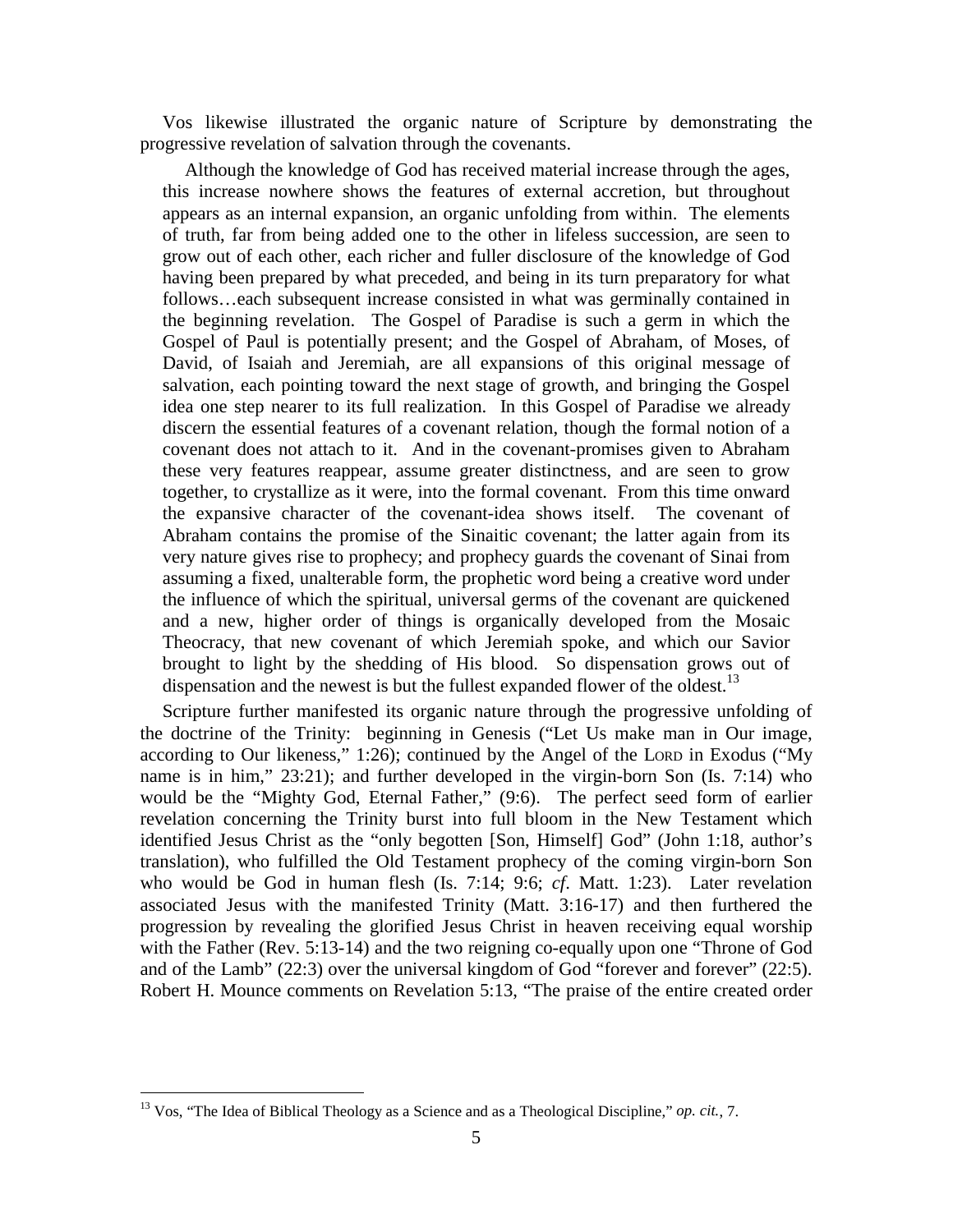is addressed to the One who sits upon the throne and to the Lamb. Throughout the Apocalypse the two are regularly joined."<sup>14</sup> Leon Morris concurs with Mounce,

This song ends by linking Him that sitteth upon the throne with the Lamb. The two are joined in a way which is characteristic of this book  $(6:16; 7:9, 10, 17; 14:1, 4; 21:22, 23;$ 22:1, 3). There cannot be the slightest doubt that the Lamb is to be reckoned with God and as  $God.<sup>15</sup>$ 

The Holy Spirit, of course, appears in The Revelation as the One who speaks to the churches through Christ's Word (2:7; *etc*.) and is manifested there as the "seven lamps of fire burning before the Throne, which are the seven Spirits of God" (4:5, *cf*. Zech. 4:1-6 where the seven lamps are equated to the one Spirit).

Further still, the manifestation of the Holy Spirit in the Old and New Testaments should not be viewed as inferior old covenant empowering by God's Spirit in believers' lives versus a richer, fuller new covenant empowering. One is the earlier and germinal revelation of the Spirit's work, and the other is a later, fuller, and more detailed revelation of the earlier universal principle.<sup>16</sup> After all, Old Testament believers were indwelt by the Spirit (1 Peter 1:11), filled with the Spirit (Ex. 35:31; Num. 27:18), empowered by the Spirit (Judges 13:25; 14:19), spoke by the Spirit's power (Num. 11:25-26; *cf*. Luke 1:67), wrote by the Spirit's inspiration (Acts 4:25-26), and at times grieved the Holy Spirit (Judges 16:17-20; Ps. 51:11). Can anyone really find a major difference between Noah's Spirit-empowered preaching to the wicked people of his day (1 Peter 3:18-20; *cf*. 4:6; 2 Peter 2:5) and that of Spirit-filled Peter's proclaiming the Gospel to his rebellious countrymen at Pentecost, or between Isaiah's divine inspiration and that of Paul? It seems somehow a little bit out of place to think that if Abraham, Moses, Samuel, David, Elisha, Isaiah, Jeremiah, *et al.*, had by the Spirit what we have today, they would have really been blessed and more effective in God's work. God's revelation and progressive illumination have always been divinely given to meet the current needs of His people for further enlightenment and spiritual strength. God's grace in giving advanced revelation in the New Testament and then later progressive illumination upon particular aspects of certain truths might mean nothing more than our present rebellion against God and the darkness of our spiritual understanding is much greater than that of earlier generations.

Divine revelation is also periodic with its growth periods corresponding roughly to God's giving of the several biblical covenants. These divinely revealed truths develop organically in cycles of varying degrees and times, with the degree of doctrinal growth depending upon the need for that particular truth in the lives of God's people. Lastly, revelation is also climactic, which is to say, the doctrine reaches a stage where it is fully developed. There may be later reflection upon it but nothing new is added. The periodic and climactic characteristics of progressive revelation are self-evident and require no further proof. $17$ 

<sup>14</sup> Robert H. Mounce, *The Book of Revelation*, The New International Commentary on the New Testament (Grand Rapids: Eerdmans, 1977), 150.

<sup>&</sup>lt;sup>15</sup> *The Revelation of St. John*, Tyndale New Testament Commentaries (Grand Rapids: Eerdmans, 1981), 102.

<sup>&</sup>lt;sup>16</sup> Neither is there a difference in principle in the Old Testament statement ("the Spirit came upon, fell upon") and the New Testament phrase ("filled with the Holy Spirit"). See Timothy Lin, *How the Holy Spirit Works in Believers' Lives Today*, www.BSMI.org, 23. 17 Vos, *ibid.*, 16.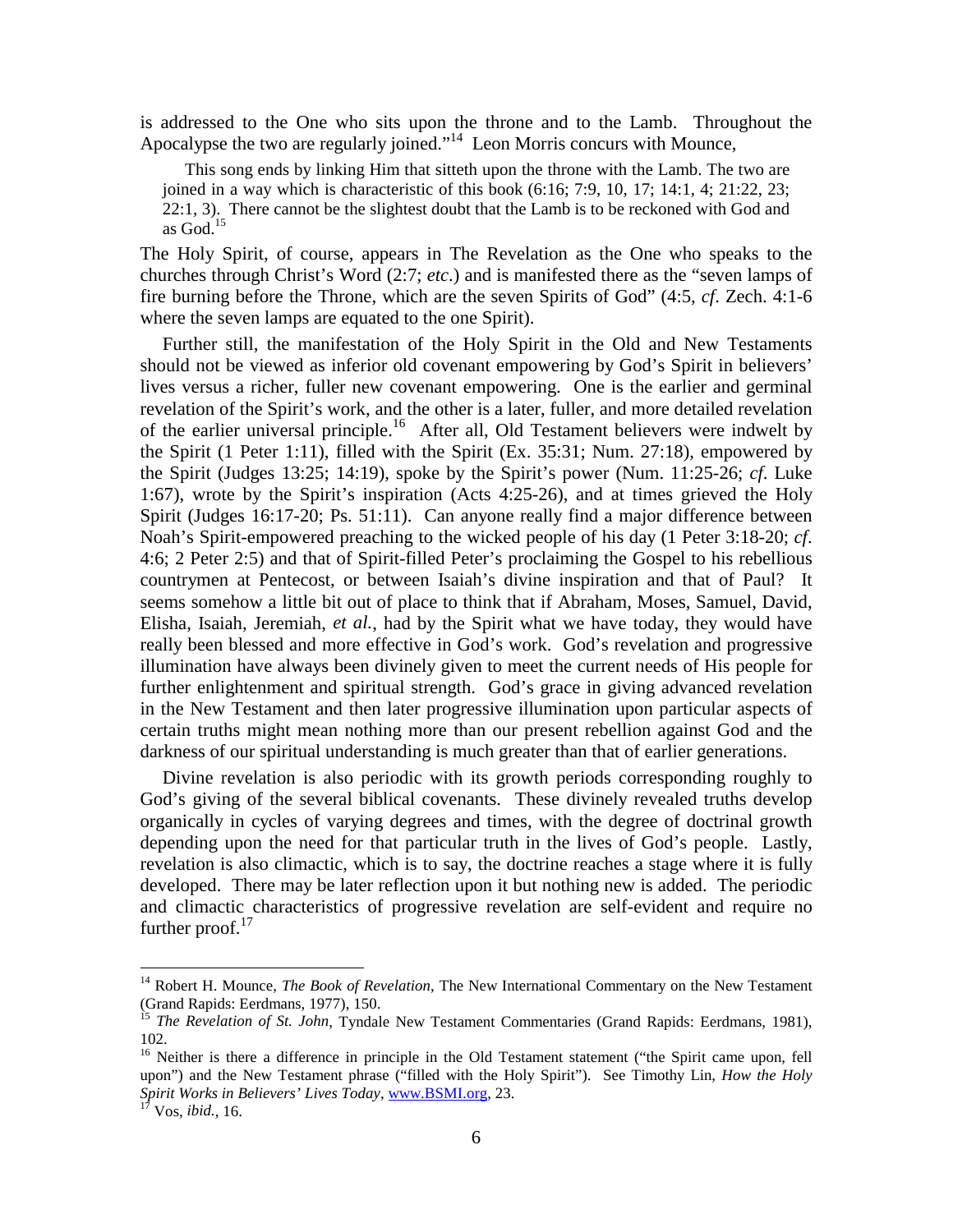#### **Progressive Revelation Is the Key to Biblical Hermeneutics**

"The concept of progressive revelation is the Key to Biblical hermeneutics," wrote Edward John Carnell.<sup>18</sup> He then set down five hermeneutical rules to interpret progressive revelation:

- (1) The New Testament interprets the Old Testament,
- (2) The Epistles interpret the Gospels,
- (3) Systematic passages interpret the incidental,
- (4) Universal passages interpret the local, and
- (5) Didactic passages interpret the symbolic.<sup>19</sup>

Carnell's rules are basically sound; but it is best to condense his five rules into two, to add an entirely new one, and then to explain clearly their proper use. Carnell's first two rules can be shortened into one: (1) Later revelation interprets earlier revelation. One principle of interpretation should be added to Carnell's list: (2) Earlier revelation elucidates later revelation. Otherwise, the Old Testament would be unable to aid in interpreting the New Testament. Then Carnell's last three rules can be condensed into one: (3) Individual instances, local application, and symbolic passages in biblical revelation are to be interpreted according to universal principles.

As deduced, therefore, from the progressive and organic nature of revelation, three Hermeneutical Principles<sup>20</sup> by which to interpret Scripture are:

**Principle One.** Earlier revelation (*e.g.*, the Lamb personified in Isaiah fifty-three) should be interpreted according to later revelation of the same truth (*e.g.*, the Lamb identified and crucified in the Gospel accounts). Further, not only should the "Lamb" in the New Testament interpret the "Lamb" in the Old Testament, but within the Old Testament itself, Isaiah fifty-three interprets the Passover Lamb in Exodus twelve, and both interpret God's salvation implied by "garments of skin" in Genesis 3:21. Further still, within the New Testament, the revelation that the atonement of Christ makes possible our own justification, sanctification, and glorification<sup>21</sup> interprets more fully what Christ Himself said, "This is My blood of the covenant, which is poured out for many for the forgiveness of sins" and what Peter preached at Pentecost, "Repent, and each of you be baptized in the name of Jesus Christ for the forgiveness of your sins," Acts 2:38. Hence, we should conclude, I would suggest, (1) there was progression in biblical revelation before as well as after Christ's earthly ministry, and (2) all later revelation concerning a certain truth sheds light upon earlier revelation of the same truth. Concerning the first conclusion Daniel B. Wallace says, "I am simply arguing that we need to read the Bible in light of the progress of revelation—not only between the testaments but also within each testament. Even within the New Testament there is progressive understanding."<sup>22</sup> Concerning the second conclusion, I will later argue that

<sup>&</sup>lt;sup>18</sup> Edward John Carnell, *The Case for Orthodox Theology* (Philadelphia: The Westminster Press, 1959), 52.<br><sup>19</sup> Ibid., 53-64.

<sup>&</sup>lt;sup>20</sup> These principles relate only to the progressive nature of revelation as it touches upon hermeneutics. Other rules and approaches must also be utilized to arrive at a proper understanding of Scripture.

<sup>&</sup>lt;sup>21</sup> See all of Romans 4:24-8:29, but especially, "He was delivered over to death for our sins and was raised to life for our justification," Rom. 4:25, NIV; "For we know that our old self was crucified with Him so that the body of sin might be rendered powerless, that we should no longer be slaves to sin," 6:6, NIV; "For those God foreknew He also predestined to be conformed to the likeness of His Son," 8:29.

<sup>22</sup> Wallace, *op. cit*., 2.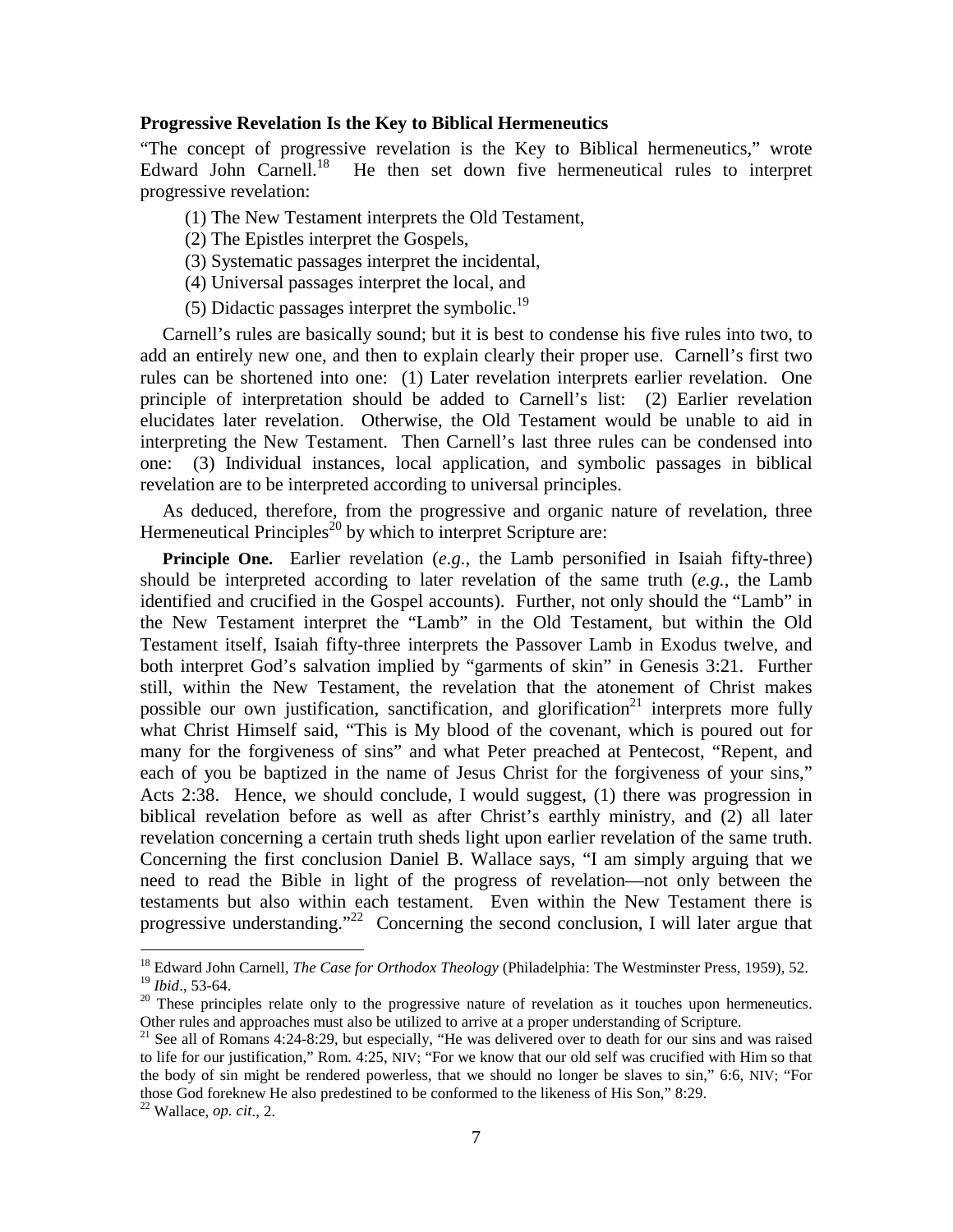instead of using earlier revelation to interpret the Apocalypse, as is frequently done, that book should govern and guide all earlier interpretations of the same truth. This principle applies to many truths (*e. g.*, personal salvation through the Lamb of God, the Trinity, the millennium, the full deity of Christ, the believers' rulership in the eternal Kingdom of God, *etc*.). However, I will use the Apocalypse primarily to interpret earlier revelation concerning the fact of the Rapture, the judgment seat of Christ, and His Second Coming in the light of progressive revelation.

This principle, that later revelation of a particular truth interprets earlier revelation, extends from The Revelation to Genesis. For example, the full revelation of God's intention for man to be joint-heir with the Lord Jesus Christ over the universal Kingdom of God is given in The Revelation ("To him who overcomes and does my will to the end, I will give authority over the nations—He will rule them with an iron scepter; he will dash them to pieces like pottery—just as I have received authority from my Father," 2:26-27; see also, 3:21, 5:10, 12:5; 20:4, 21:7, 22:5); and clearly shows that God's original plan for man ("Then God said, 'Let Us make man in Our image, according to Our likeness; and let them rule…," Gen. 1:26) has been brought to a triumphant conclusion, despite man's sinfulness and Satan's schemes.

**Principle Two.** Conversely, earlier revelation (e.g., the Kingdom of God in the Old Testament, Gen. 1:26 and subsequent passages) elucidates later revelation of the same truth (e.g., the Kingdom in the synoptic Gospels and The Revelation). Moreover, the sacrificial, atoning death of the Lamb in Exodus twelve and Isaiah fifty-three strengthens the truth that Christ's crucifixion for sin was more than a mere moral example of selflessness, and that it certainly was not just a first century method of explaining Christ's death, which, as a doctrine, is no longer binding.<sup>23</sup> Rather, the Old Testament truth of the Lamb's substitutionary atonement (e.g., Is. 53:5-7) strengthens the later revelation that Christ willingly gave Himself upon the cross to die for us (Matt. 26:42) and then presented His Own blood to God the Father to placate His holy wrath against our rebellion and sin (Heb. 9:11-28). In fact, "Hebrews nine and ten show that the same basic system of sacrifice underlies both testaments."<sup>24</sup>

The book of Hebrews' description of the Old Testament institution as a "figure," a "copy," and a "shadow"25 has reference to their illustrating by visible means eternal realities which the New Testament further explains through Christ's death; however, the illustration (earlier revelation) is by no mean inferior to the explanation (later revelation), for both are simply means of revealing to man the eternal truth of God's plan of salvation completed before the foundation of the world (Rev. 13:8).

The Old Testament serves as an illustration to the New Testament in two ways. (1) It taught spiritual and moral principles that are equally applicable to every age through the use of historical events and symbolical ceremonies. (2) It prepared for New Testament revelation through prophesying future events as well as illustrating them by types. Old Testament history and poetry are written for didactic example for every age ("Now these things happened [to Israel] as examples for us," 1 Cor. 10:6; *cf*. 10:11; Rom, 15:4) and are a rich source for devotional and homiletical study. For example, the lives of the main

<sup>&</sup>lt;sup>23</sup> Ramm, *op. cit.*, 101.<br><sup>24</sup> Ramm, *ibid.*, 229.<br><sup>25</sup> Hebrews 9:9; 9:23; 10:1.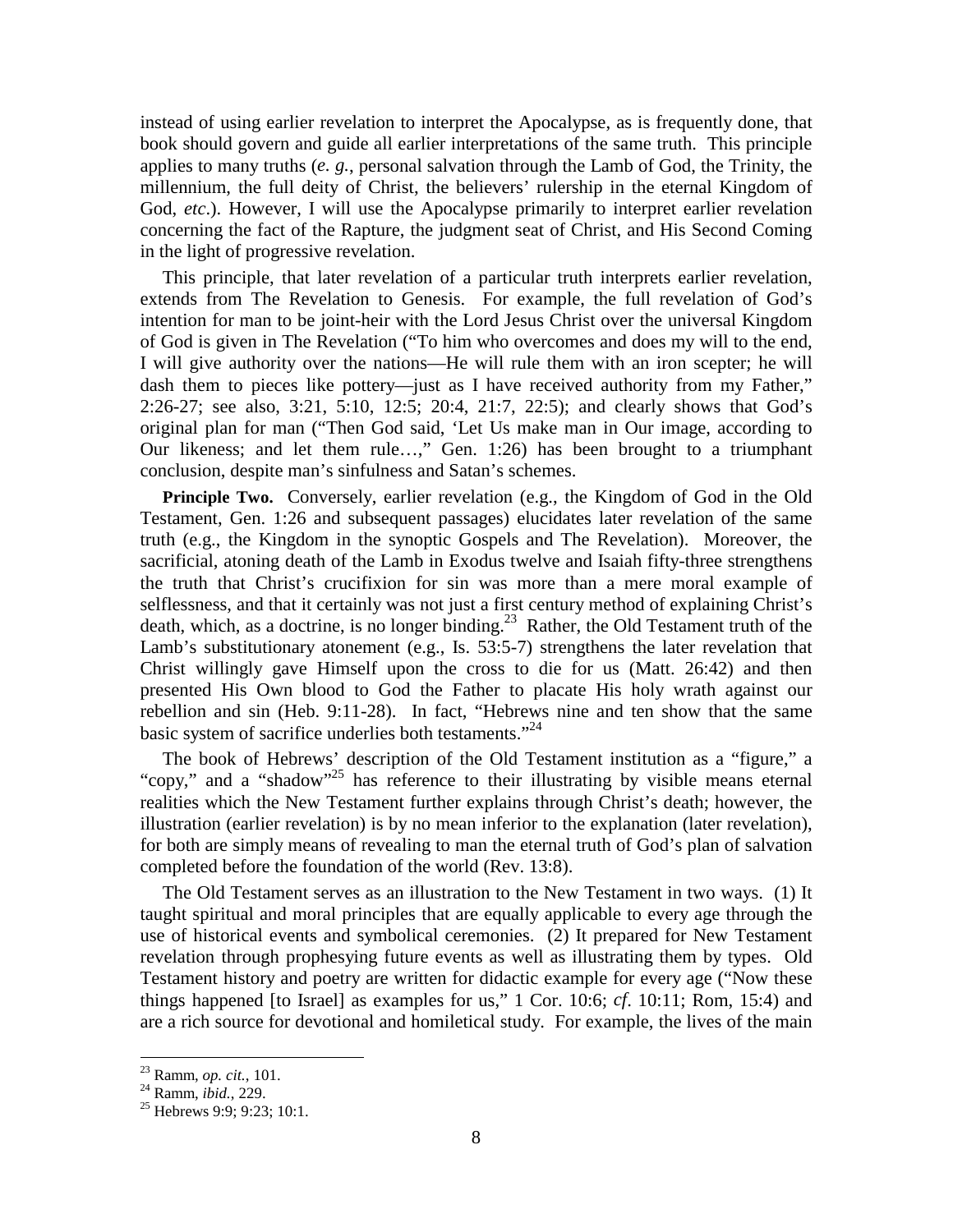Genesis patriarchs vividly portray the Christian's spiritual life from beginning to end with Adam representing the sinner saved by grace, Cain and Abel indicating the distinction between lost and saved, Noah showing the deliverance from great destruction that God's grace brings ("But Noah found grace in the eyes of the LORD," Gen. 6:8 NKJV), Abraham demonstrating the trials and triumphs of faith, Isaac suggesting the life and growth of sonship, Jacob evidencing the responsibility of serving God through one's life and work as a servant, and finally Joseph representing the reigning with the powerful king (Gen. 41:38-43) which awaits every good and faithful servant of Christ ("He who overcomes, and he who keeps my deeds until the end, TO HIM I WILL GIVE AUTHORITY OVER THE NATIONS," Rev. 2:26). Old Testament prophecy of Messiah's virgin birth (Is. 7:14, 9:6-7), Spirit-filled ministry  $(11:1-5; 42:1-4)$ , and death by crucifixion as the Suffering Servant (52:13-53:12) clearly prepared the way for the Gospels. The Passover and the tabernacle served as dramatic symbols of the future work of Christ as God's Paschal Lamb slain for sinners ("For Christ our Passover also has been sacrificed,"1 Cor. 5:7) and as the victorious High Priest Who entered the eternal Holy of Holies once for all on every sinner's behalf ("He entered the holy place once for all…who through the eternal Spirit offered Himself without blemish to God," Heb. 9:12, 14; *cf*. 9:1-28; 10:10- 14, 19-22). By keeping in mind the organic nature of progressive revelation and carefully avoiding allegorical or typological extremes, the Christian exegete can use the historical and poetic sections of the Old Testament to illustrate eternal principles for spiritual and moral living and can use Old Testament prophecy and types to illustrate vividly Christ's work. Because of its tremendous importance in laying the foundation for the New Testament, it may be validly asserted that no man can fully understand New Testament theology without an adequate understanding of its Old Testament background.

Therefore, it is not hermeneutically sound to say that the New Testament interprets the Old, without stating the converse, that the Old Testament elucidates the New. In other words, later and earlier revelations of the same truth strengthen and clarify each other. Without this second principle, the Old Testament becomes useless as our authority for theology, preaching, and practical living. Regarding this point, Ramm states as one of his rules of hermeneutics, "The Old Testament must be continuously searched for help in interpreting the New Testament."<sup>26</sup> J. C. K. von Hofmann adds:

Just as the Old Testament would lose its saving significance if its contents were interpreted as ordinary history rather than as holy history, so also the spiritual value of the New Testament would be diminished by such a purely historical interpretation in which the antitypical character of its events and the Old Testament forms of expressing its message were not appreciated.<sup>27</sup>

Jesus never discredited the Old Testament but exalted it as the inspired eternal Word of God whose basis principles are valid in every age. Anyone who disregards the earlier revelation God gave in the Old Testament in any way is not following the example of Christ.

Thus the organic nature of progressive revelation insures its perfection and saving sufficiency at every stage. A lesser degree of detail does not mean inferiority of revelation, neither should any part of Scripture ever be exalted above another, but each

<sup>26</sup> Ramm, *op. cit.*, 116. 27 *Interpreting the Bible*, trans. Christian Press, (Minneapolis: Augsburg Publishing House, 1959), 169.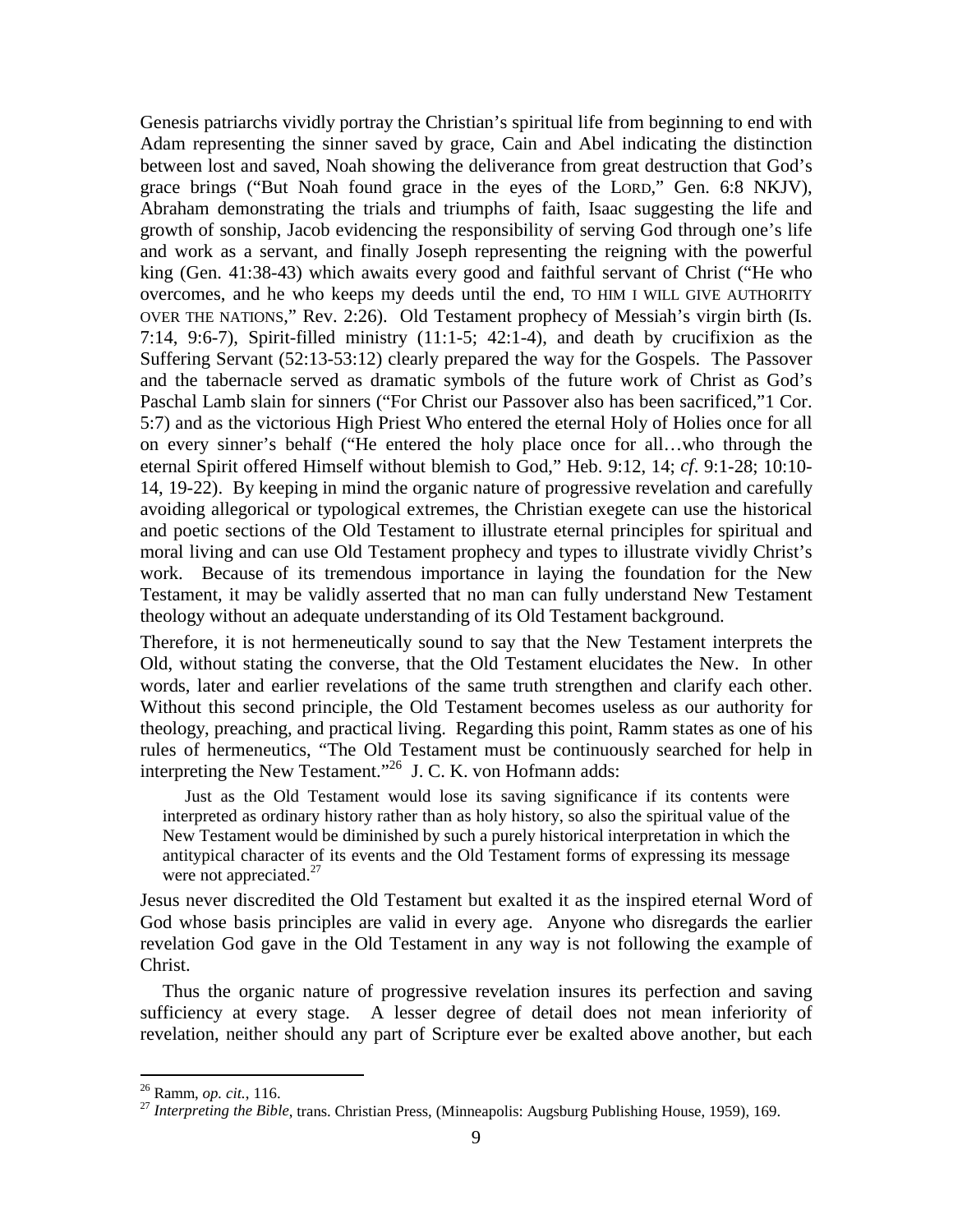should be treated as an integral part of an organic whole that mutually strengthens and interprets each part.

**Principle Three.** Individual instances, local application, and symbolic passages<sup>28</sup> of revelation are to be interpreted according to universal principles. Later revelation (*e.g.*, the Epistles) elucidates earlier revelation (*e.g.*, the Gospels) in two ways: (1) by giving the divine interpretation of the significance of the facts recorded in the Gospels and (2) by further applying the ethical principles of Christ to the local problems of the church. This rule, however, should not be applied in such a way as to consult only the Epistles for a doctrine, because in every case to properly interpret a doctrine or moral principle every reference to it in the Old Testament, the Gospels, and the Epistles in a progressive order should be collected and examined in order to establish the complete biblical teaching.

The organic whole of revelation is made up of all the systematic passages and individual instances and thereby forms certain universal principles that must be followed in interpreting each particular revelation. Whereas certain passages deal with specific truths in a systematic way (*e.g.*, justification by faith in Romans and Galatians), other passages deal with these truths only incidentally (*e.g.*, 1 Peter 1:18-25; Rev. 5:9). All of the passages related to a specific truth, whether systematic or incidental, together make up the universal principle. This means that the unity of the whole of revelation is tremendously important to proper interpretation. J. C. K. von Hofmann's comment is instructive:

"It is in its totality and intrinsic unity that [Scripture] forms the object of Biblical hermeneutics. The foremost question is how the activity of the interpreter of Holy Scripture is determined by the specific way in which he is confronted by the Bible in its totality."<sup>29</sup>

Further, the systematic passages in the Epistles (*e.g.*, justification by faith in Romans and Galatians) should interpret all the incidental references to this doctrine (*e.g.*, Phil. 3:6-9; Titus 3:5-7). But they cannot be used to explain all other doctrines. Neither Romans nor Galatians systematically teaches reigning with Christ; yet this is the ultimate end of justification.<sup>30</sup>

To teach justification as the ultimate goal and chief emphasis of Christianity shows a two-fold error of failing to understand the general theme of Scripture and of neglecting the progression of illumination. The Kingdom is the theme of all Scripture from Genesis 1:26 to Revelation 22:5, and justification is actually the means to the end of reigning with Christ. Failure to emphasize the end leaves the Christian life after justification with only a vague indefinite purpose. Since justification by faith was the Reformation doctrine used by God at that time to be especially stressed to correct the Catholic Church's concept of justification by works, to insist that it should be the chief doctrine emphasized in every age is to deny progressive illumination, for in successive ages, as Strong has pointed out, God has illumined men to explain certain doctrines never understood before to meet the particular need of the times.<sup>31</sup> Finally, the systematic principle of various

 $2<sup>28</sup>$  The interpretation of individual instances, local application, and symbolic passages are Carnell's rules 3 through 5.<br> $^{29}$  Op. cit., 18.

<sup>&</sup>lt;sup>30</sup> Revelation 5:9-10: 22:3-5.

<sup>31</sup> Augustus Hopkins Strong, *Systematic Theology* (Philadelphia: The Judson Press, 1958), 340. Progressive revelation must be viewed as complementary and not as contradictory to Systematic Theology. Both are tools enabling the interpreter to better understand God's Holy Scriptures.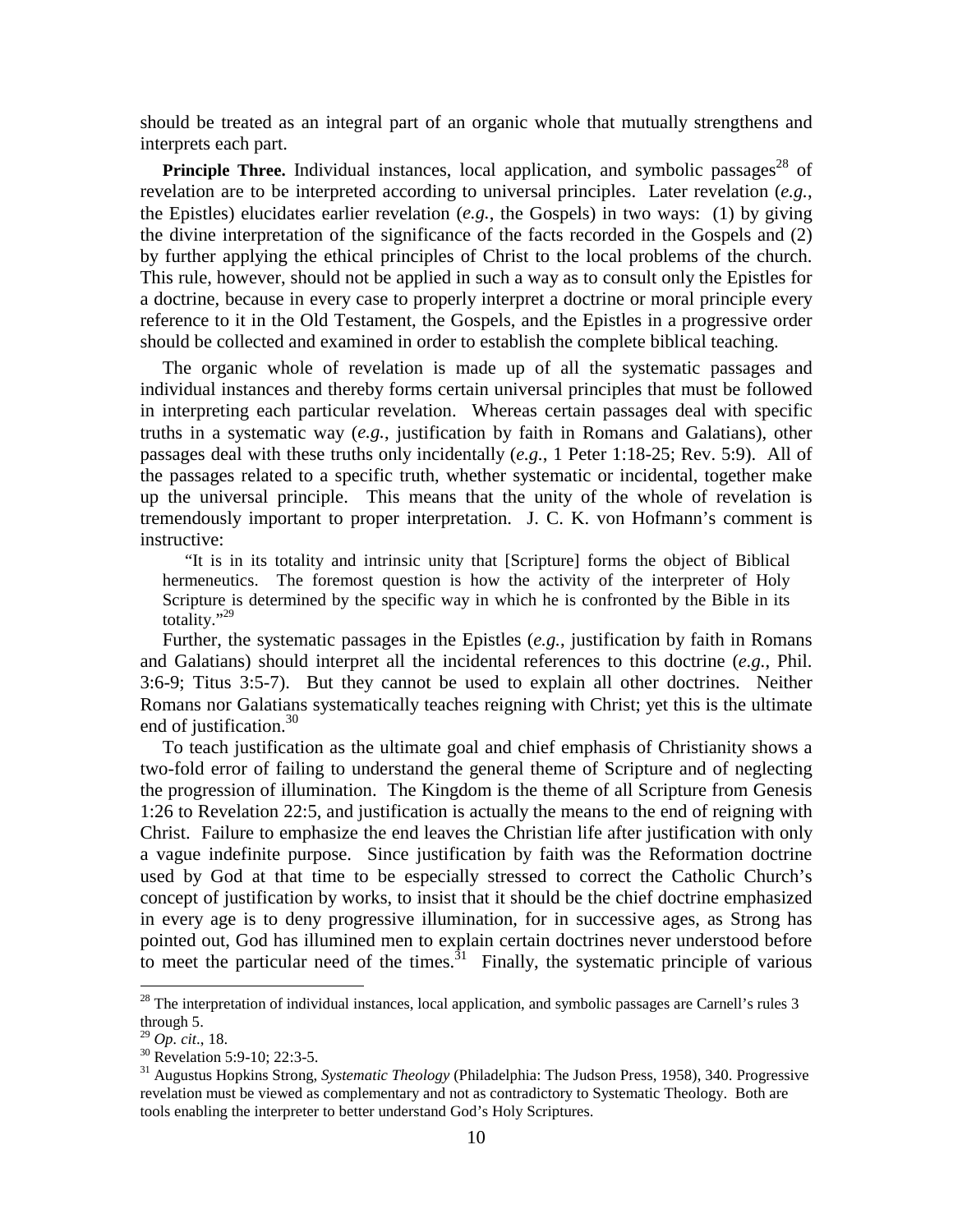doctrines must be properly related to each other by comparison of their biblical revelation; for example, the purpose of justification by faith, sanctification, and glorification is to prepare the redeemed to reign with Christ ("His bondservants will serve Him…the Lord God will illumine them; and they will reign forever and forever," Rev. 22:3, 5). Hence, these doctrines can never be completely understood except in light of their relation to the Kingdom.

Moreover, **local application** of revelation should be interpreted by the universal principle. This principle is necessary for the practical use of the Bible as the contemporary authority for the spiritual life, even though it was written to meet particular needs in ancient times. The distinction must be made between local application and the essential universal principle, or else Scripture has no relevance for succeeding generations and diverse cultures. For example, the solemn apostolic injunction for Christian women to have long hair and to wear veils<sup>32</sup> was a local application to teach, "The head of the woman is the man"; $^{33}$  for in first century Corinthian society no virtuous woman wore short hair or went unveiled. To obey the essential principle of subordination to the husband, the Christian wife of Paul's day needed to have long hair and to wear a veil; however, in the twenty-first century a Christian wife does not need to wear her hair by the first century style nor does she need to wear a veil in order to obey the universal principle of the Pauline injunction. To insist that women wear a heavy veil similar to that intended by Paul would certainly not *per se* be a public testimony to the scriptural obedience of a wife to her husband. Therefore, to understand proper application of Scripture to the present and to avoid hindering the Gospel by extreme reactionary practices, every local application must be interpreted in the light of its intended principle.

Finally, **symbolic passages** must be interpreted by the universal principle. The universal principle for symbolic passages is obtained by means of first understanding the symbol, then to take the definition of that symbol as clearly stated in an obviously literal passage and to apply its meaning to a highly figurative passage. For example, the Lamb who had been slain in Revelation 5:6-14 is identified by John 1:29 and 1 Peter 1:19 as Christ Jesus Himself. The explanation of the vision of one like the Son of Man in Revelation 1:12-18 is made plain by considering that over eighty times in the Gospels Christ called Himself the Son of Man. Sometimes the interpreter must go as far back as Genesis to get the incidental revelations. However, in making the final interpretation, extra weight should be given to information the author places in his own book to be sure the interpretation fits his context. Also, special attention should be given to the use of double symbols in Scripture; for example, sin is pictured as a crouching lion in Genesis 4:7, and Satan is clearly called a roaring lion in 1 Peter 5:8; yet in Revelation 5:5 Christ, "the Root of David," is called "the Lion of the tribe of Judah." In every instance the local context of the symbolic passage must determine the validity of the identification suggested by the literal passage. Later, I will use this principle as an aid to interpret "Throw out the worthless slave into the outer darkness; in that place where will be weeping and gnashing of teeth," (Matt. 25:30).

 $32$  1 Corinthians 11:3-16.

<sup>&</sup>lt;sup>33</sup> 1 Corinthians 11:3.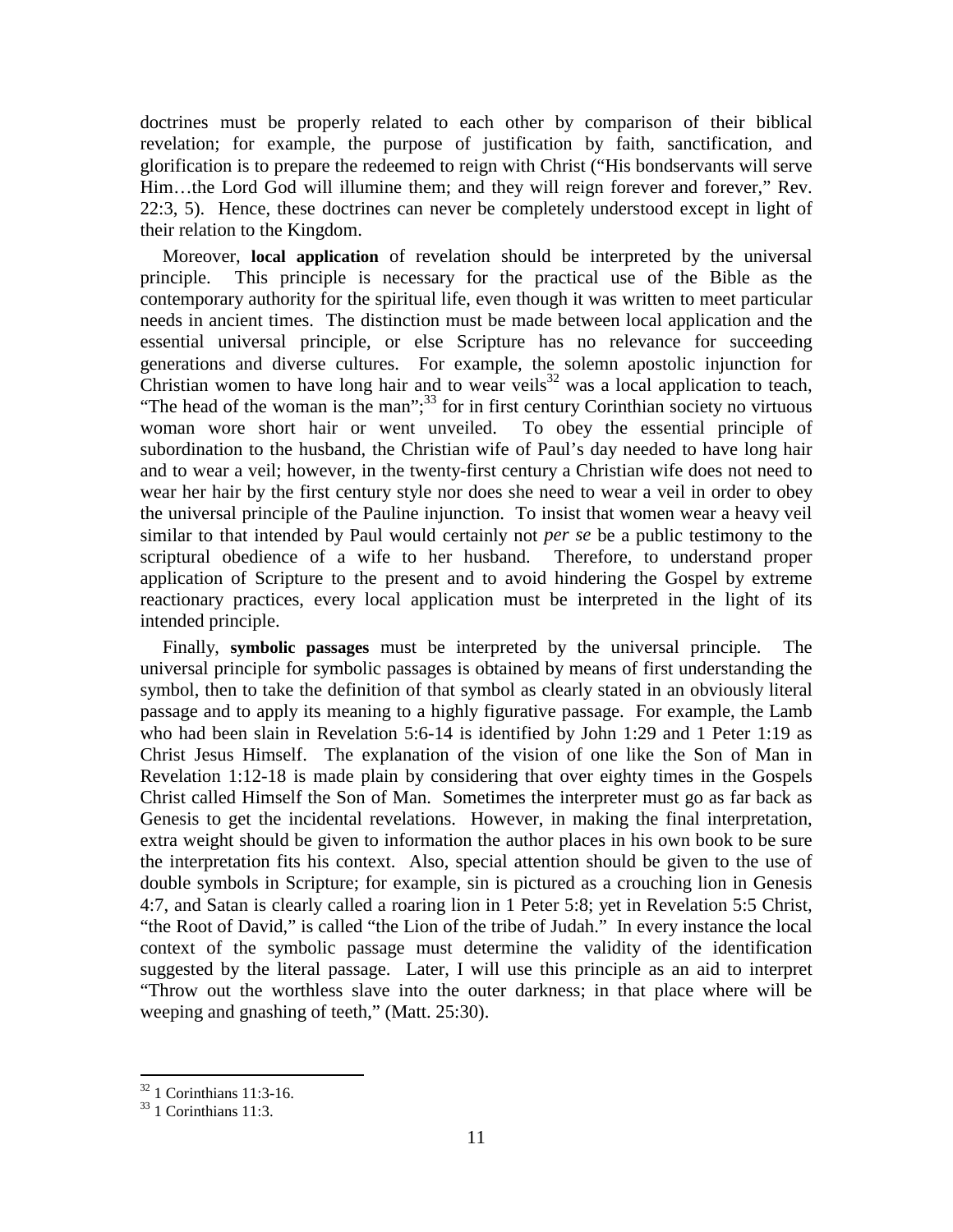## **Conclusion**

Progressive revelation is not an evolutionary development of biblical truths but a movement of God, with the initiative coming from Him and not from man, in which God makes Himself, His Word, and His plans known to mankind by a gradually advancing organic growth from perfect seed form to the full manifestation. Such disclosure is perfect at every stage because of its organic nature and the perfection of God. Because of its organic nature, possessing a minimum of soteric knowledge at every stage, later revelation interprets earlier revelation; and conversely, earlier revelation elucidates later revelation and both hermeneutical principles can be illustrated by the progression of salvation revealed through the Lamb of God, as well as through the covenant-idea existing in Eden in germinal form and fully revealed in the new covenant which was ratified at the cross by the shed blood of our Lord Jesus Christ ("and in the same way He took the cup after they had eaten, saying, 'This cup which is poured out for you is the new covenant in My blood,'" (Luke 22:20).

All biblical truths progress as the historic, linear unfolding of the mind and will of God—even prophetic/apocalyptic truths. Charles Augustus Briggs said more than a century ago,

The [Olivet] discourse of Jesus…is intermediate between the apocalypse of Daniel and the apocalypse of John. As it depends upon the former and advances upon the Messianic idea contained therein so it is the prelude to the latter and the key to its interpretation…We ought to expect that Jesus in His predictions would bridge the time between the apocalypse of Daniel and the apocalypse of John, and give an intermediate stage in the development of apocalyptic prophecy.<sup>34</sup>

Daniel B. Wallace speaks even more specifically to the topic I will address when he writes,

Curiously, most students of the Bible assume progress between the Testaments, but deny it within the New Testament. To be sure, the time frame is much shorter. But there is ample evidence of progressive revelation within the New Testament about several themes—that is, certain themes are not developed/recognized until after some time (including the deity of Christ and of the Spirit, the idea that our souls go immediately to heaven, the fact of the rapture,  $etc.$ )<sup>35</sup>

Therefore, I will use the first and second hermeneutical principles of progressive revelation as an aid to interpret the fact of the Rapture, the Judgment Seat of Christ, and the Second Coming of the Son of Man primarily in the Gospels, the Epistles, and The Revelation with a glance at Daniel. Further, when I get to Revelation 12:5 ("and she gave birth to a son, a male *child*, who is to rule all the nations with a rod of iron; and her child was caught up to God and His throne") I will use hermeneutical principle three of progressive revelation as an aid to answer the question, "Who is this child?"

I am greatly indebted to Timothy Lin and his understanding of Biblical Theology. This article is an expanded version of a paper I wrote for Problems of Old Testament Interpretation, c. 1963. August 31, 2002

<sup>&</sup>lt;sup>34</sup> *The Messiah of the Gospels* (Edinburg: 1894), 132, 134.<br><sup>35</sup> Www.Bible.org/docs/soapbox/netschat, 1. In his brief article, Dr. Wallace gives the caveat, "The following *rough* essay is intended to be something to think about; it is neither a polished piece nor altogether finalized in my own thinking. I welcome interaction and criticism from all quarters."